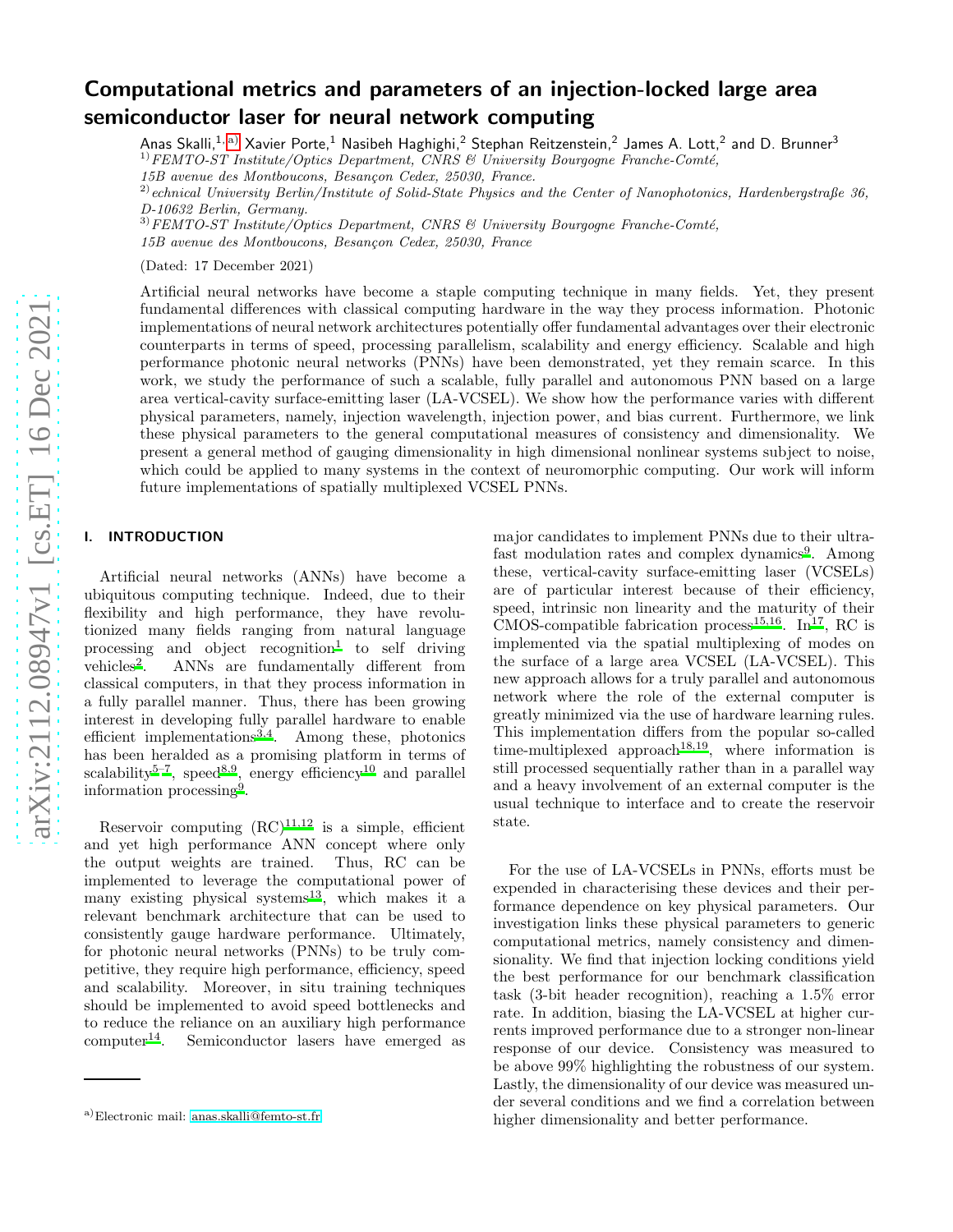## II. WORKING PRINCIPLE

The PNN implemented here is similar to the one pre-sented in<sup>[17](#page-7-3)</sup>. Like a conventional RC, it is divided into three sections: an input layer; a reservoir; and an output layer. The working principle of our system is shown in Fig.  $1(a)$ .



<span id="page-1-0"></span>FIG. 1. (a) Working principle of the LA-VCSEL spatially multiplexed reservoir. (b) Input information u and the subsequent LA-VCSEL response for 3-bit binary headers. The graph shows the target output  $y^{\text{target}}$  (yellow) for classifying header 001 and different reservoir outputs  $y^{\text{out}}$  of decreasing mean square error (MSE) (red, blue and green). (c) Schematic illustration of the error landscape, showing the MSE as a function of the output weights configuration. The outlined (red, blue and green) Boolean matrices correspond to the output weights giving the output from (b). (d) Representative performance of the PNN on a 6-bit header recognition task.

The input layer is built using an continuously tunable external cavity laser (ECL, Toptica CTL 950), a digital micro-mirror device (DMD,Vialux XGA 0.7" V4100) and a multimode fibre (MMF, Thorlabs M42L01). The ECL beam is colimated and illuminates DMDa. The mirrors on a DMD can flip between two positions, which allows us to display Boolean images that constitute our input information u (blue parts are on, white parts are off). Each image is displayed on  $\rm{DMD}_a$  for 200  $\mu$ s resulting in an injection frame rate of 5 kHz, which is orders of magnitude slower than the intrinsic time scales of the VCSEL ( $\sim$  GHz), meaning that we use the device in its steady state. The spatially encoded input information is then sent through a MMF of 50  $\mu$ m in diameter, which passively implements our input weights Win via the MMF's complex transmission matrix. In practise, this is done by imaging the spatial pattern on DMD<sup>a</sup> through the MMF. The input information consists of sequences of binary pie-shaped headers that are split into several parts according to the number of bits of information that is displayed, Fig. [1\(](#page-1-0)a) shows a 3-bit header. Moreover, the input patterns exhibit an outer ring that is constantly in the "ON" state. The ring injects a DC-locking signal that is used to injection-lock the device to ensure its stability. The ring's thickness is the difference between the inner radius and the outer

one, which is set by the size of the colimated injection beam on DMDa. The thicker the ring, the more power is continuously injected to lock the LA-VCSEL, but the less power is used to encode the input information. The general injection locking aspect is explained in more detail in Section [III A 2.](#page-3-0)

The nearfield output of the MMF,  $W^{in}u$  is optically injected into the LA-VCSEL. This can be realized by imaging the MMF output facet's nearfield on the surface of the device, and here we use a LA-VCSEL with an aperture of  $\sim$  50 µm and a threshold current  $I_{\text{th}} = 20$  mA. Our device was fabricated in a university grade clean-room following a process which has been optimized for high bandwidth and energy efficiency<sup>[20](#page-7-6)[,21](#page-7-7)</sup>. The VCSEL structure is the same as the one used  $in^{17}$  $in^{17}$  $in^{17}$ . It is grown epitaxially and comprises a half-wavelength  $(\lambda/2)$  cavity and two distributed Bragg reflectors (DBRs). The cavity hosts 5 InGaAs quantum wells, and top and bottom DBRs are respectively made of periodically alternating  $Al_xGa_{1-x}As$  layers. The top DBR is a 14.5 period p-doped structure with  $x = 0.1$ and  $x = 0.92$ , while the bottom DBR is an n-doped 37-periodic structure alternating between  $x = 0.05$  and  $x = 0.92$ . Finally, the circular aperture of the VCSEL was defined through oxidization of a Al-rich central layer with an oxidization length of  $\sim 9 \mu m$ . In this setup, the components of the reservoir, that is to say non-linear nodes and the connections between them, are fully implemented by the physical properties and dynamics of the LA-VCSEL. Nodes are spatial positions on its surface, and the coupling between these neurons is taken care of via intrinsic physical processes. Namely, carrier diffusion in the semiconductor medium creates a Gaussian-like local coupling, while diffraction of the optical field inside the laser cavity creates a complex global coupling. The LA-VCSEL takes the input information and transforms it in a complex non-linear way according to the dynamics of optical injection. This process produces the reservoir state  $x$ , shown in Fig. [1\(](#page-1-0)a) and Fig.  $1(b)$ . Moreover, in Fig.  $1(b)$ , we can see how the reservoir responds to different input information (different 3-bit headers). Each response is complex, non-linear, and encodes significantly modified responses for the different input information. These differences explain, in a simple way, why the system is able to learn, i.e. why it is possible to find a configuration of output weights that solve a certain task such as pattern classification.

The final component of our PNN is its programmable output layer in order to physically implement morphism and learning. The VCSEL's near field is imaged onto a second DMD  $(DMD_b)$ , whose surface of this DMD is in turn imaged onto a large area photo-detector (DET, Thorlabs PM100A, S150C). We rely on  $\rm DMD_{b}$  to implement our output weights  $W<sup>out</sup>$ . The VCSEL itself is a spatially continuous medium, whereas the DMD is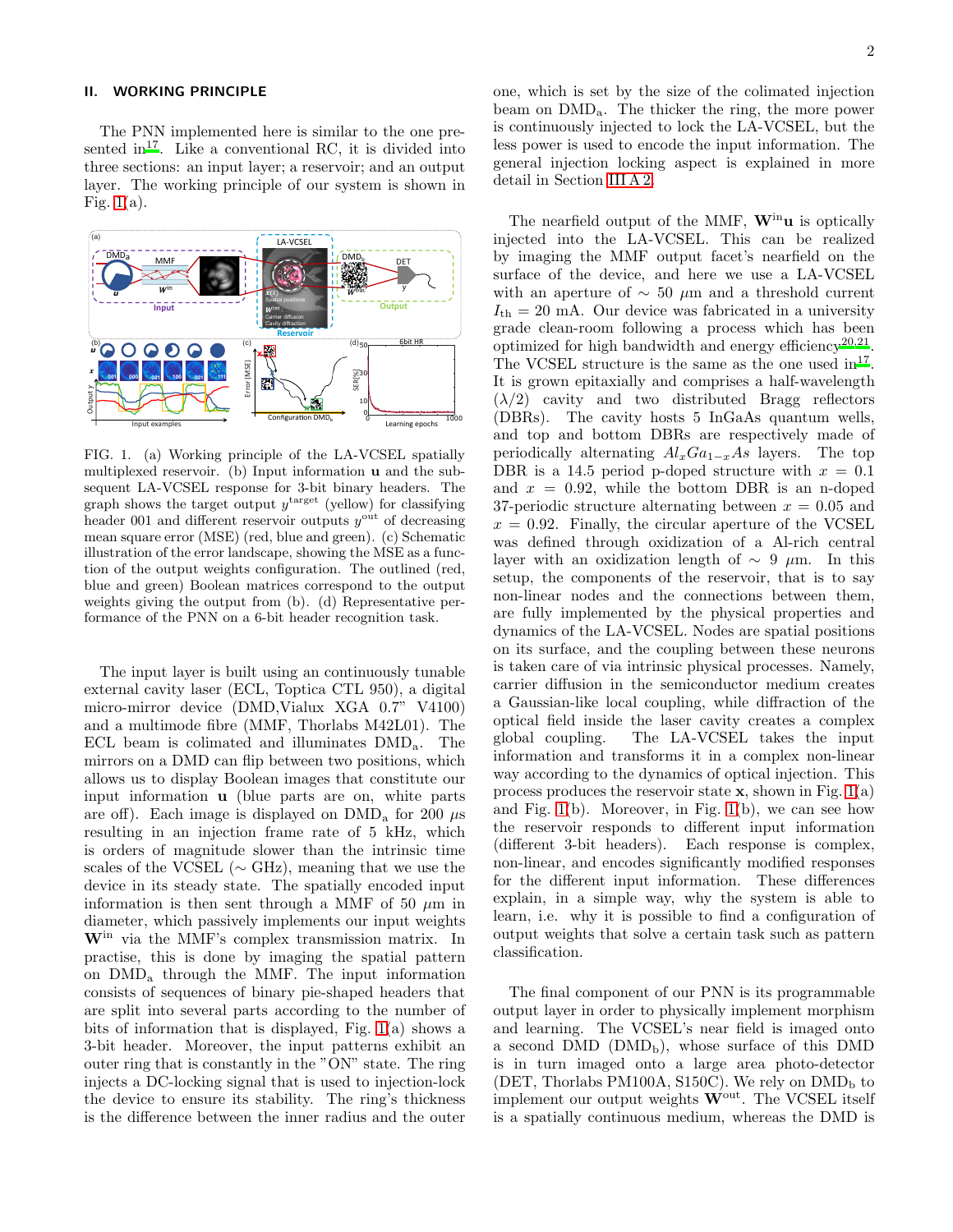a discrete matrix of pixels. Therefore, by imaging onto  $\rm DMD_b$ , we sample the VCSEL's surface with the pixels of the DMD, and setting the magnification allows us to tune the sampling rate (number of neurons). Here, we implement around  $n = 350$  fully parallel neurons. The mirrors on a DMD can flip between two position, one of which diverts the corresponding optical signal towards the DET, i.e., giving us Boolean readout weights. By choosing the right configuration of output mirrors, we can tune the spatial positions of the LA-VCSEL that contribute to the optical power detected at the DET and therefore train the output y of the reservoir.

When training the network, a random matrix of output weights is loaded onto  $DMD_b$ . The output y is recorded for a sequence of  $T$  images (training sequence) as shown in Fig. [1\(](#page-1-0)b) and Fig. 1(c)-  $T$  is therefore the batch size. The target output  $y^{target}$  is known for every input pattern belonging to the training set. After each learning epoch  $k$ , (a run through all the input images),  $\bf{v}$ is recorded and a normalized mean square error (NMSE) is calculated:

$$
\epsilon_k = \frac{1}{T} \sum_{t=1}^T (\mathbf{y}_k(t) - \mathbf{y}^{\text{target}}(t))^2.
$$
 (1)

Training is realised via a simple, yet effective evolutionary algorithm presented in  $2^{2,23}$  $2^{2,23}$  $2^{2,23}$ . A single or numerous mirrors located at randomly chosen positions are flipped at the transition between epochs  $k$  and  $k + 1$ . If the change results in a lower error, i.e.  $\epsilon_{k+1} < \epsilon_k$ , it is kept, otherwise the output weights are reset to the configuration at epoch  $k$  as shown in Fig. [1\(](#page-1-0)b) and Fig. 1(c). Finally, Fig. [1\(](#page-1-0)d) shows a representative learning curve for a 6-bit header recognition task, demonstrating that our PNN can also be applied to significantly more challenging tasks. In this task the VCSEL has to differentiate between  $2^6 = 64$  classes. After learning, which takes around a minute for each class, the system reaches a symbol error rate (SER) of around 1.5% averaged accross all 64 classes.

# III. COMPUTING PERFORMANCE ANALYSIS

In order to evaluate the impact of several parameters on learning we use a 3-bit header recognition task (illustrated in Fig.  $1(b)$  as our benchmark for convenience and speed. The goal in this task is to recognize every input pattern individually among the  $2^3 = 8$  images. Our computational performance metric will be the NMSE error and the SER. The relevant parameters studied in this work are the injection wavelength  $\lambda_{\text{inj}}$ , the injection power ratio PR, the LA-VCSEL's bias current  $I_{\text{bias}}$  and the fraction of the injection power assigned to the DC locking ring.

# **Physical parameters**

#### 1. Injection wavelength and power



<span id="page-2-0"></span>FIG. 2. (a) Injection locking of the VCSEL by an external drive laser (power ratio,  $PR = 0.8$ ), the red dotted line shows the resonance at  $\lambda_{\text{inj}} = 918.9$  nm and the white dotted circle shows the locking range. (b) Performance (NMSE) vs injection wavelength for different injection power ratios (PR), highlighting that the best performance is reached for the injection locking conditions. (c) NMSE (left axis) and SER (right axis) as a function of PR (taken at the optimal wavelength detuning condition,  $\lambda = 918.9$  nm). For all measurements, the bias current was 50% above threshold, at this current the VCSEL emits  $\approx 3.6$  mW of optical power.

First we show how the injection locking conditions impact our system. For reference, the VCSEL's output power was 3.6 mW when biased 50% above threshold,  $I<sub>bias</sub> = 1.5I<sub>th</sub>$ , with  $I<sub>th</sub> = 20$  mA. Fig. [2\(](#page-2-0)a) shows how the LA-VCSEL's free running modes react to an external drive laser. We scan the injection wavelength continuously until a resonance condition is met at  $\lambda_{\rm inj} = 918.9$  nm. At this wavelength, the VCSEL's free running modes are suppressed by roughly 10 dB and its emission wavelength is shifted to that of the injection laser. This phenomenon is called injection locking. The mechanisms of optical injection for multimode LA-VCSELs have been extensively studied in $^{24,25}$  $^{24,25}$  $^{24,25}$  $^{24,25}$ . Here, we study the impact of injection locking on computational performance.

Fig. [2\(](#page-2-0)b) highlights the importance of the injection wavelength. We see a clear and consistent best performance basin around the resonance wavelength  $(NMSE =$ 0.2). Besides the spectral resonance, we also find that the performance degrades with a lower injection power ratio (PR =  $P_{\text{inj}}/P_{\text{VCSEL}}$ ), a trend which is confirmed by Fig.  $2(c)$ . There, we see that the performance increases until PR ∼ 1 where it saturates and then starts to degrade again for higher PRs. The best performance is reached when the device is fully injection locked, yet apparently before overly intense input has quenched its nonlinearity. In an intuitive sense, for classification tasks, we want the LA-VCSEL's response to be sensitive to changes in the input information yet still produce reliable results, and these conditions are met under injection locking. Our results are in line with the ones presented in  $26.27$  $26.27$  for an edge-emitting laser and a VCSEL-based time delay reservoir respectively.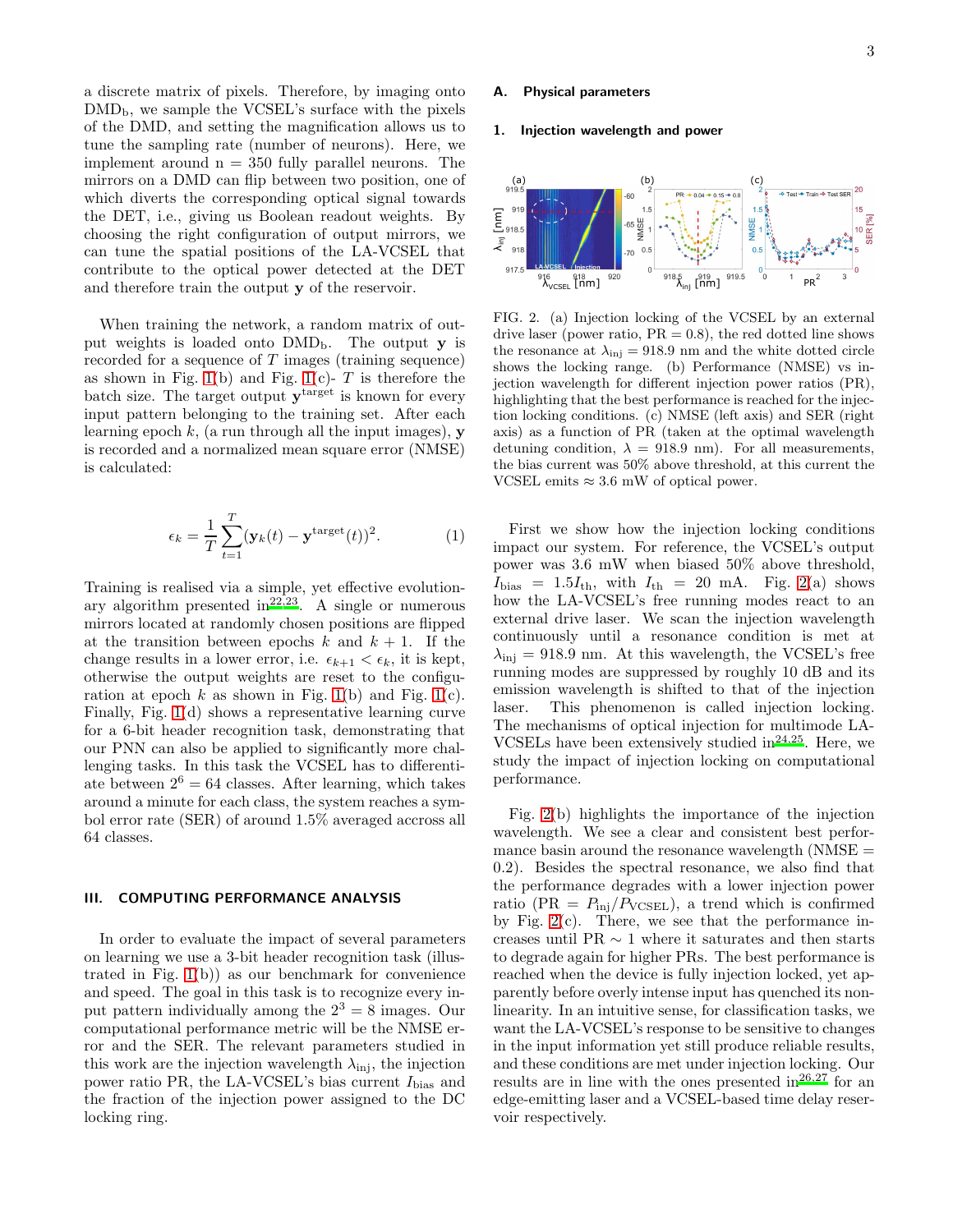#### <span id="page-3-0"></span>2. Bias current and DC-locking signal strength

The next physical parameter that is relevant for our system is the bias current  $I_{\text{bias}}$ . It controls the response of the device by acting on the carrier-concentration distribution in the semiconductor medium, which can impact the non-linearity of the device and the modal configuration of its free-running emission. Thus, we measured the performance of our PNN for different bias currents above threshold, with  $I_{\text{th}} = 20 \text{ mA}$ . In addition, for each bias current, we performed a scan of the outer ring thickness, and hence for different ratios between the DC injection power and the optical power used to encode the input information.



<span id="page-3-1"></span>FIG. 3. (a) NMSE as a function of the DC-locking area for different bias currents,  $I_{\text{th}} = 20$  mA. At 0%, there is no DCinjection locking signal, while at close to 100% no information is injected into the system. (b) NMSE as a function of the bias current averaged for DC-locking areas between 30% and 70%. (c) Left: summed images of the VCSEL's responses to the input headers (001), (010) and (100). Middle: image of the VCSEL's response to input header (111). Right: absolute value of the difference between the left and middle images, highlighting that the overall system's response is more nonlinear at a higher bias current.

Fig.  $3(a)$  shows how the performance varies as a function of the DC-locking area for different bias currents. Generally, the best performance is achieved when the DC-locking area is between 30% and 70% of the total input area. For the highest bias current,  $I_{\text{bias}} = 1.5I_{\text{th}}$ we see that this outer ring may not be needed, at least when we operate the LA-VCSEL PNN in its steady state as done here.

Fig. [3\(](#page-3-1)b) shows that the best performance is reached for  $I_{\text{bias}} = 1.5I_{\text{th}}$ , which is substantiated by Fig. [3\(](#page-3-1)c), where we recorded the response of the VCSEL to headers 001, 010 and 100 with a camera. We then summed these responses and compared them to the real response of the VCSEL to header 111. The difference shown in the third column cannot be solely attributed to a stronger VCSEL nonlinear response. Indeed, optical detection, in the way we do it here, is itself nonlinear because we measure optical intensities with a camera. Yet, this comparison provides a sense of the total nonlinear spatial response of the system comprising the VCSEL and optical detection. It shows a significantly greater difference for the two subtracted images at  $I_{bias} = 1.5I_{th}$  than at  $I_{bias} = 1.1I_{th}$ , suggesting that the system's response becomes more nonlinear and providing a potential explanation for the gain in performance, going from an NMSE of 1 at  $1.1I_{th}$  to 0.2 at  $1.5I_{\text{th}}$ .

#### B. Computational metrics

In the previous section, we studied the impact of injection wavelength, power and bias current on the computational performance of our PNN, using digital header recognition as a benchmark task. Here, we will focus on computational metrics, namely dimensionality and consistency, and how these vary with the physical parameters previously studied. These metrics are generic in nature, and as such, can be measured for different hardware platforms, which consequently allows for an essential hardware-agnostic comparison. In the case of dimensionality, we attempt to establish a general way to gauge an analog hardware ANN's dimensionality using principal component analysis, which is non-trivial due to the presence of noise in such systems.

#### 1. Consistency Analysis

Consistency is defined as the ability of a system to respond in the same way when subjected to the same input information<sup>[28](#page-7-14)[,29](#page-7-15)</sup>. Consistency is a fundamental property of dynamical systems and is of high relevance when considering new devices or platforms for neu-romorphic hardware<sup>[26](#page-7-12)</sup>. Indeed, a system that is not consistent would not be able to learn since its responses would not be reproducible. In practice, the analysis is done by injecting the system with the same input information several times, recording its response, and then computing the cross-correlation matrix of these responses. Due to the symmetry of correlation matrices, the consistency is the mean of the upper diagonal part of said matrix. As an input, we chose a random sequence of binary headers comprising 1000 images.

In Fig. [4,](#page-4-0) we show how the total consistency  $C_{total}$ (all mirrors on  $\rm{DMD}_b$  are switched on simultaneously) as well as the individual node-resolved consistency  $C_{\text{node}}$ (every mirror is switched on individually) vary as a function of the parameters studied in previous sections. Figure [4\(](#page-4-0)a) shows how the node-resolved consistency varies as a function of PR (left side) and  $I_{\text{bias}}$  (right side). First, the bias current is fixed at its optimal value obtained in Fig. [3\(](#page-3-1)b), i.e  $I_{bias} = 1.5I_{th}$ , and the injection power is swept. Then, the injection power is fixed so as to have the optimal power ratio obtained from Fig. [2\(](#page-2-0)c), i.e PR  $\sim$  1. The overall trend is that the consistency of individual nodes increases when  $P_{\text{inj}}$  and  $I_{\text{th}}$  increase, going from a mean value of 16% to 60% then 88% for  $PR = 0.1, 1.2,$  and 3.6 and from 30% to 50% and 70% for  $I_{bias} = 1.1, 1.2, \text{ and } 1.3I_{th}$ .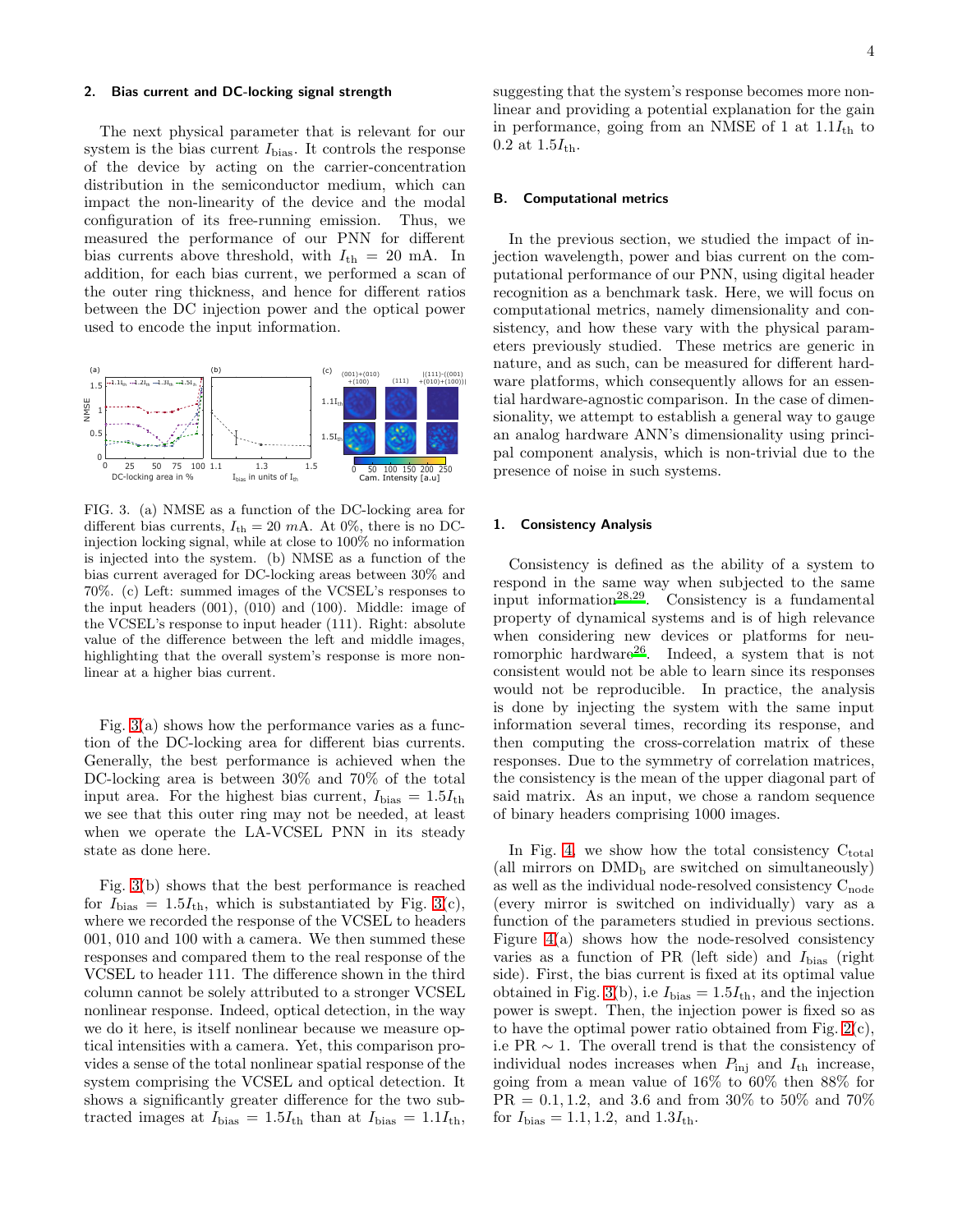70

0 0.2 0.4 0.6 0.8 1 PR

<span id="page-4-0"></span>FIG. 4. (a) 2D distribution of the per-node consistency  $\mathrm{C_{node}}$ for different injection power ratios (left) and bias currents (right). For the left column  $I_{\text{bias}} = 1.5I_{\text{th}}$  was constant, for the left column PR ∼ 1 was constant. (b) Total system consistency  $C_{total}$  as a function of the injection wavelength. (c) Total system consistency  $C_{total}$  as a function of the injection power ratio.

916.5 917.5 918.5 919.5

 $\lambda_{\mathsf{inj}}$  [nm]

99.7

0

Fig. [4\(](#page-4-0)b) shows the overall system consistency and its dependence on the injection wavelength  $\lambda_{\text{inj}}$ . Overall, the total consistency  $C_{total}$  remains above 99%. As a consequence, we cannot solely attribute the drop in performance as a function of  $\lambda_{\text{inj}}$  seen in Fig. [2\(](#page-2-0)b) to a consistency issue. Finally, Fig. [4\(](#page-4-0)c) shows how the consistency varies as a function of the injection power ratio. We see that it saturates at a ratio PR  $\sim 0.35$ , at this power level, the NMSE drops to  $\sim 0.5$  from  $\sim 0.9$ at PR  $\sim$  0.1, as shown in Fig. [2\(](#page-2-0)c).

The main detrimental factor decreasing consistency in our system, and creating a substantial difference between the node-resolved and global consistencies, is noise. Neglecting the noise of the very stable injection laser, we are left with two noise sources. First, spontaneous emission from the VCSEL acts as an uncorrelated noise source that is added to the response of individual nodes without correlation. Second, the photodiode we use for detection presents different types of noise, namely, thermal noise, shot noise, and dark current noise<sup>[30](#page-7-16)</sup>. Yet, the photodiode was rated to measure signals whose noise level is significantly smaller than 0.1 nW. The lowest signal we send (dimmest individual node) is around  $0.1 \mu W$ , and this difference of at least three order of magnitude between detection noise level and signal means that the setup is not detection noise limited. Regarding spontaneous emission noise, it is more prevalent when close to the LA-VCSEL's threshold, which explains the increase in node-resolved consistency seen in Fig.  $4(a)$  when increasing the bias current. Furthermore, increasing the injection power ratio PR yields better locking conditions which stabilize the device and yield more reproducible dynamical responses to input information, reducing the impact of spontaneous emission noise and increasing the consistency as shown also in Fig. [4\(](#page-4-0)a). Lastly, because spontaneous emission is uncorrelated, it is efficiently averaged out when measur-ing the total consistency<sup>[31](#page-7-17)</sup>, which explains the significant drop in relative noise amplitude for node-resolved and total consistency measurements seen in Fig. [4.](#page-4-0)

5

## 2. Dimensionality Analysis

The last parameter we study is the dimensionality of our PNN. When selecting a potential hardware candidate for implementing a PNN or an analog NN in general, a method to systematically characterize its dimensionality is essential to provide system-independent comparability. Here, we present a method to achieve such a goal. In this direction, previous work gauged the dimensionality of dynamical systems in terms of computation based on an expansion of the system's responses in a space of orthogonal functions<sup>[32](#page-7-18)</sup>. However, such an expansion only provides the correct result in the absence of noise. Here, we considerably expand the validity of dimensionality estimation using a method that is in no way limited to our system and solely relies on injecting input information and recording responses of individual nodes separately.

First, a random sequence of input binary headers of  $N_{\text{bits}}$  is generated. This sequence is T = 1000 images long, each image representing a single time step. Each mirror (weight) on  $\rm{DMD}_b$  is set to its "ON" state individually, and the corresponding node's response to the input information is recorded. We then define the statecollect matrix, M as a matrix whose columns are the individual node responses  $N(t)$ . Considering the  $n = 350$ we defined for our PNN, the matrix M will therefore be  $T \times n$  in size:

$$
\mathbf{M} = \begin{bmatrix} N_1(1) & \cdots & N_{n=350}(1) \\ \vdots & \ddots & \vdots \\ N_1(T = 1000) & \cdots & N_{n=350}(T = 1000) \end{bmatrix} . \tag{2}
$$

Computing the dimensionality of M would allow us to gauge the dimensionality expansion of the input data performed by our LA-VCSEL. This expansion, which results in the mapping of input data to higher dimension space forms the basis of ANNs, and explains why they can produce non-trivial decision boundaries which solve complex computational tasks. Nonlinearity is needed for such dimensionality expansions, which explains why neurons present nonlinear activation functions in ANNs. Indeed, tasks which are not solvable in the low dimensional input space can benefit from a nonlinear mapping onto a higher dimensional space<sup>[18](#page-7-4)[,33](#page-7-19)</sup>. Therefore, measuring the dimensionality of the LA-VCSEL's nonlinear transformation is crucial to understanding its computational power. In a noiseless scenario, such a task would be simple and indeed, one would just need to calculate the rank of M, which would give us the number of linearly independent node responses, and therefore, the dimensionality of the state space. Yet, noise will add a random modulation on top of each individual node response, such that even two perfectly linearly dependant nodes will become partially linearly independent after noise is added. Sources of noise in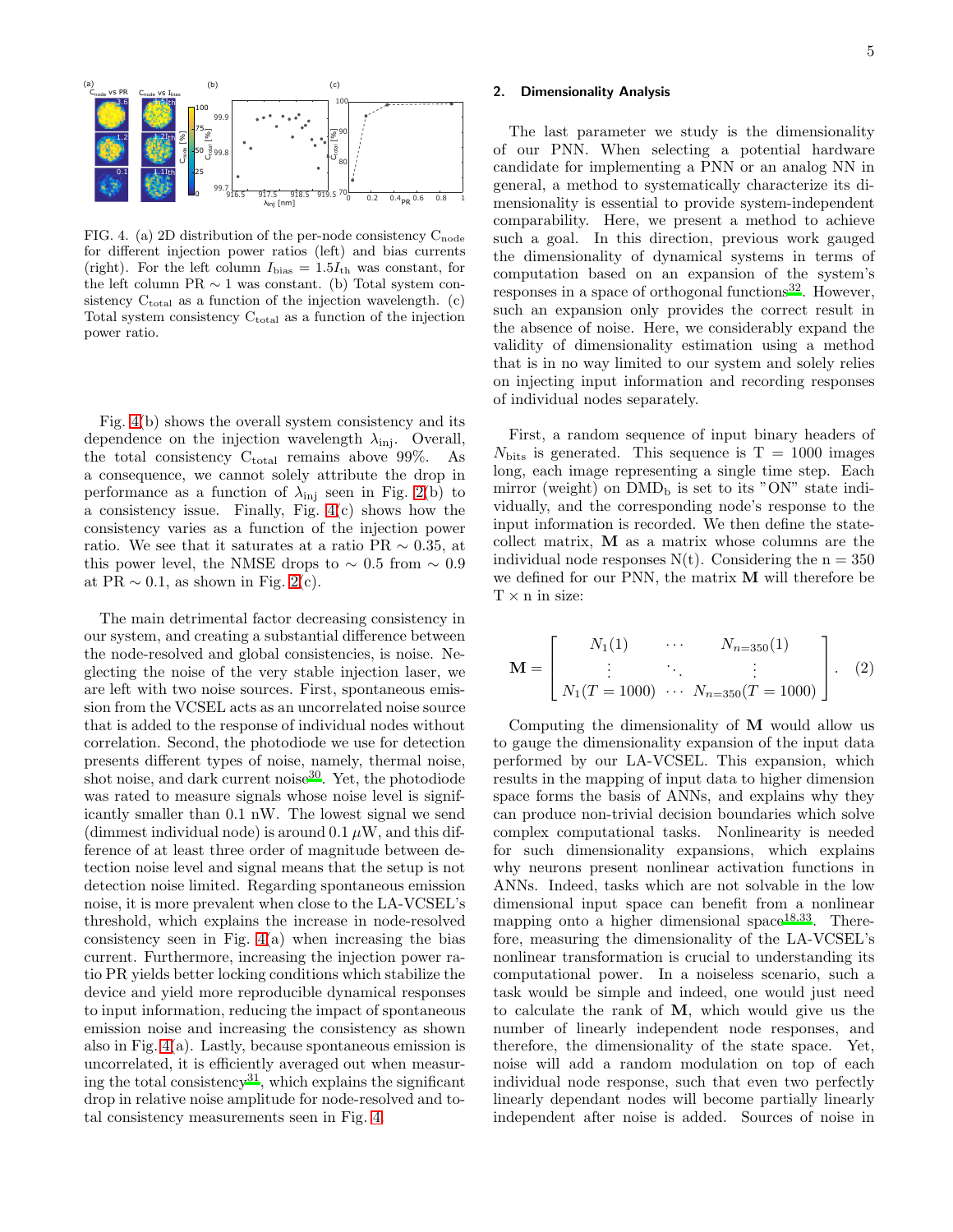our system include the injection laser, the LA-VCSEL and the photodetector, and it is a general feature of analog neural networks $^{23,31}$  $^{23,31}$  $^{23,31}$  $^{23,31}$ . Although in this case, noise increased the dimensionality, it cannot be leveraged for computation because its contributions are random and not consistent. As a consequence, to carry out a dimensionality analysis for noisy data one has to rely on methods which deal with correlations rather than pure linear dependencies. Principal component analysis  $(PCA)^{34-36}$  $(PCA)^{34-36}$  $(PCA)^{34-36}$  is such a method.

PCA applies a dimensionality analysis by giving orthogonal principal components along which the variance in the data is distributed and assigns a weight to these principal components. If columns of M are predominantly linearly dependant, they will get mapped onto a small number of principal components, which in turn will account for nearly all of the variance in the data. However, because noise adds variance in the data, some principal components will be noisedominated therefore artificially adding dimensionality to our dataset. The crucial challenge facing us here, is to identify the right number of principal components that explain real variance in the data, while excluding those that predominantly explain noise. We would thus like a systematic way of excluding the principal components that are noise dominated, and carrying out this analysis will give us an estimate for the rank of M.

In order to do so, we first compute  $\Sigma$ , the covariance matrix of M:

$$
\Sigma = \text{cov}(\mathbf{M}) = \begin{bmatrix} \text{cov}(N_1(t), N_1(t)) & \cdots & \text{cov}(N_1(t), N_n(t)) \\ \vdots & \ddots & \vdots \\ \text{cov}(N_n(t), N_1(t)) & \cdots & \text{cov}(N_n(t), N_n(t)) \\ 3 \end{bmatrix}
$$

We then carry out a singular value decomposition (SVD) of  $\Sigma$ . The SVD algorithm finds the matrices  $U, S, V$  that satisfy:

$$
\Sigma = \mathbf{U}\mathbf{S}\mathbf{V}^T,\tag{4}
$$

where **S** is a diagonal matrix whose entries  $\Lambda_k, k \in$  $\{1,\ldots,n=350\}$ , are the eigenvalues of  $\Sigma$  and its eigenvectors (principal components) are the columns of U. The eigenvalues represent the amount of variance explained by each principal component. Since  $\Sigma$  is symmetric and real valued,  $U = V$ , and U is real valued.  $U, S, V$  are all square matrices of size n×n because  $\Sigma$  is square. As stated previously, we would like a systematic way of identifying noise dominated principal components.  $In^{37}$  $In^{37}$  $In^{37}$ , such a criterion is presented. This is possible under the assumption that said noise is Gaussian in origin and distributed with a constant standard deviation for all elements (neurons) and at all times. The author gives a statistical indicator I, named the factor indicator function, which is a function of the eigenvalues  $\Lambda_k$ :

$$
I(k) = \frac{\left(\sum_{i=k+1}^{n} \Lambda_i / T(n-k)\right)^{1/2}}{(n-k)^2}.
$$
 (5)

 $I(k)$  is related to the difference between the noisy experimental data and the noiseless data. A more in depth explanation is given  $in^{37}$  $in^{37}$  $in^{37}$  and  $in^{38}$  $in^{38}$  $in^{38}$ , where this method was applied to remove noise and reduce the dimensionality of an atmospheric emitted radiance dataset. Locating the minimum of  $I(k)$  at  $k_{\text{min}}$  yields then the number of principal components representing meaningful variance in the data, while minimizing the influence of noise, giving us therefore an estimate of M's rank.

stronger non linearity is consistent with an increased di- . mensionality at higher bias currents. Fig. [5](#page-5-0) shows the results of this PCA method on our dataset containing the node responses for a different number of input dimension N-bits. In Fig. [5\(](#page-5-0)a), the dimensionality is measured and compared with the VCSEL switched ON and OFF. The notable difference between the two configurations clearly shows that our device significantly increases the dimensionality of the input data. This increase in dimensionality is in general, but not always, helpful for computation. Indeed, when switching the VCSEL off, we found that our system was not able to learn any task. Figure [5\(](#page-5-0)b) shows how the bias current impacts the dimensionality of our system at a constant injection power ratio  $PR = 0.8$ , and results are generally in-line with Fig. [3.](#page-3-1) There is a clear correlation between the increase in dimensionality and better performance for higher bias currents. Moreover, Fig. [3\(](#page-3-1)c) shows that the response of the system is overall more nonlinear. This



<span id="page-5-0"></span>FIG. 5. Dimensionality measurements for different input bitnumbers and PR∼ 0.8. (a) Dimensionality of the system with the VCSEL ON and OFF. The VCSEL expands the dimensionality of the input highlighting the non-linearity of the device. (b) Dimensionality for different bias currents, the dimensionality increases with  $I_{\text{bias}}$  highlighting the stronger non linear nature of the system at higher bias currents.

Finally, one should keep in mind that several assumptions and approximations were made to obtain these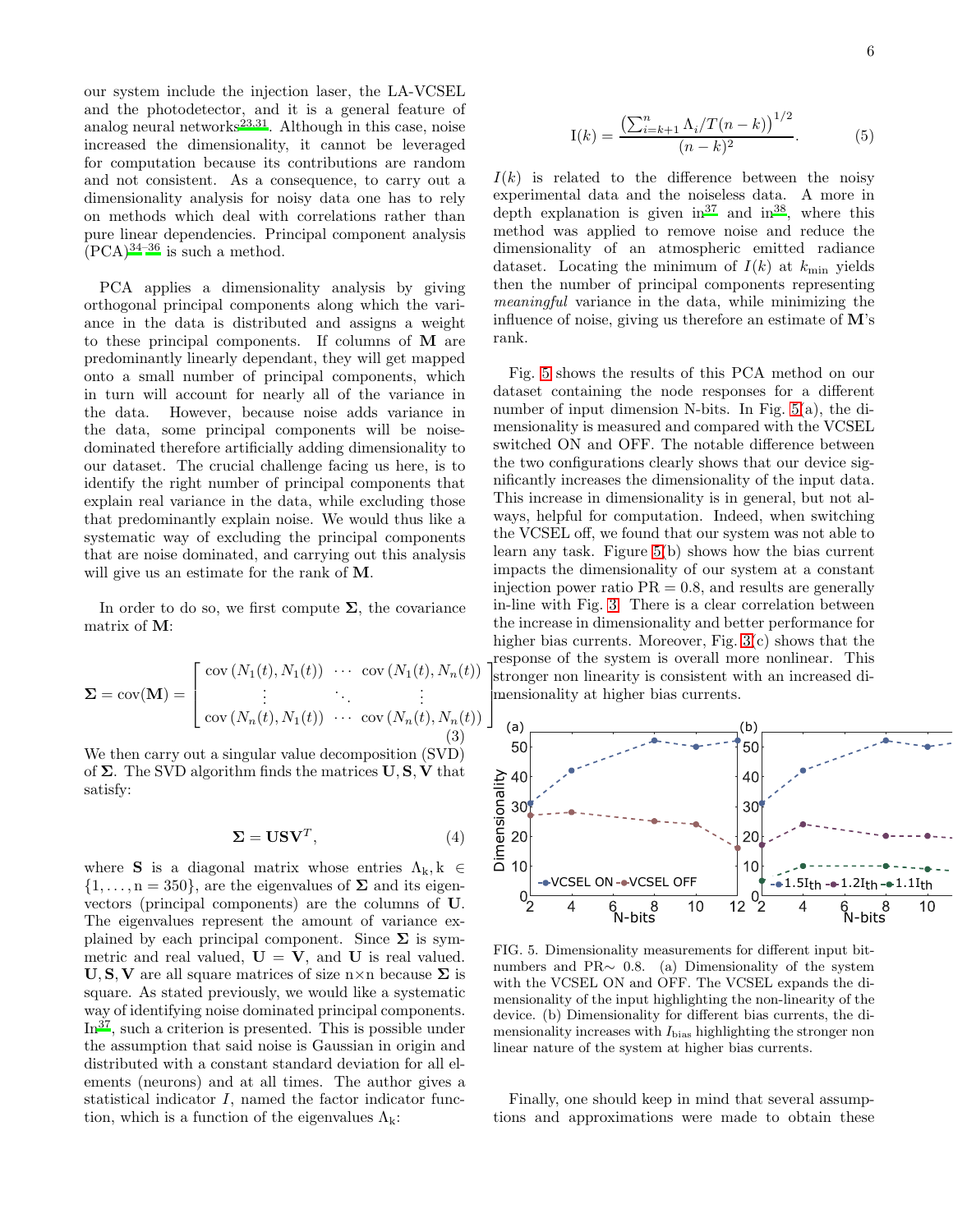dimensionality numbers. As such, they should not be interpreted as absolute values, but rather in comparison with each other. Common to all data in Fig. [5](#page-5-0) is that the dimensionality saturates and in some cases even drops when the number of input dimensions exceeds 10 bits. We associate this trend to the reduced optical intensity that is injected into the device per bit, and the resulting smaller modifications created by different bit configurations because increasingly smaller regions of the input area on DMD<sup>a</sup> are used to encode each bit.

We see that under the best conditions,  $I_{bias} = 1.5I_{th}$ we reach a dimensionality of 50, whereas we implement 350 weights. We can compare this number to the number of modes supported by the VCSEL, which can be estimated by taking the ratio between the areas of a typical central speckle and the area of the VCSEL. We find that the VCSEL supports at least 80 modes. We can then compare the size of these speckles  $\sim$  5.6  $\mu$ m to the size of one mirror on  $\text{DMD}_b$ , and taking into account the magnification we get sampling factor of  $\sim$  1.6, every speckle is therefore imaged onto 1.6 mirrors. We then find that  $50 = 80/1.6$  making our estimation of the dimensionality via PCA roughly inline with the physics of the device. Lastly, our measurement is blind to phase and polarization dynamics. Indeed, we do not use phase or polarization to encode information, nor do we consider it when training or measuring dimensionality hence, we systematically underestimate the dimensionality of our device. Capturing its full complexity would require more elaborate encoding and detection schemes.

## C. Conclusion

We studied the impact of certain physical parameters, namely, injection wavelength, injection power, and bias current on performance in a spatially multiplexed LA-VCSEL-based photonic neural network for the first time. We showed that for our classification task, the best performance is achieved when injection locking conditions are met in terms of injection wavelength and power. Moreover, we investigated the impact of the bias current on performance, and showed that a higher bias current resulted in better performance as well as a stronger system nonlinearity. Although our study was limited to a single benchmark task, i.e. 3-bit header recognition, the general conclusions drawn in this work should still be applicable to other classification tasks, especially when considering the impact of injection wavelength and power. Indeed, our work is inline with previous studies conducted on VC-SEL and edge-emitting laser based PNNs. Moreover, in the case of hardware NNs fine-tuning of physical parameters is needed and this work provides a useful analysis and phenomenological explanations for the adequate range of physical parameters that was measured. We then studied the impact of these physical parameters on useful computational metrics for neuromorphic hardware, namely: consistency and dimensionality. We measured a high total system consistency (above 99%), and studied how this consistency changed with different physical parameters. Lastly, we presented a general method for gauging the dimensionality of a hardware system based on principal component analysis under the influence of noise. We were able to establish some correlations between higher dimensionality and better performance under certain conditions. This confirms the consistency of our dimensionality estimation with previous measurements. Our work is of high relevance as it prepares using LA-VCSELs as building blocks of future, more complex PNN structures such as VCSEL  $\arctan 39,40$  $\arctan 39,40$  $\arctan 39,40$ . Finally, we presented a simple, efficient and general method of estimating dimensionality that could be applied to many systems.

## FUNDING

The authors acknowledge the support of the Region Bourgogne Franche-Comté. This work was supported by the EUR EIPHI program (Contract No. ANR-17-EURE-0002), by the Volkswagen Foundation (NeuroQNet I&II), by the French Investissements d'Avenir program, project ISITE-BFC (contract ANR-15-IDEX-03), partly by the french RENATECH network and its FEMTO-ST technological facility, and by the German Research Foundation (via SFB 787),and by the European Union's Horizon 2020 research and innovation program under the Marie Sk lodowska-Curie grant agreement No 713694 (MULTI-PLY) and 860830 (POST DIGITAL).

# DISCLOSURES

The authors declare no conflicts of interest.

- <span id="page-6-0"></span><sup>1</sup>I. Goodfellow, Y. Bengio, and A. Courville, Deep learning (MIT press, 2016).
- <span id="page-6-1"></span><sup>2</sup>M. Bojarski, D. Del Testa, D. Dworakowski, B. Firner, B. Flepp, P. Goyal, L. D. Jackel, M. Monfort, U. Muller, J. Zhang, et al., arXiv preprint arXiv:1604.07316 (2016).
- <span id="page-6-2"></span><sup>3</sup>N. P. Jouppi, C. Young, N. Patil, and D. Patterson, Communications of the ACM 61, 50 (2018).
- <span id="page-6-3"></span><sup>4</sup>W. J. Dally, Y. Turakhia, and S. Han, Communications of the ACM 63, 48 (2020).
- <span id="page-6-4"></span><sup>5</sup>N. U. Dinc, D. Psaltis, and D. Brunner, Photoniques , 34 (2020).
- <sup>6</sup>M. Rafayelyan, J. Dong, Y. Tan, F. Krzakala, and S. Gigan, Physical Review X 10, 041037 (2020).
- <span id="page-6-5"></span><sup>7</sup>J. Moughames, X. Porte, M. Thiel, G. Ulliac, L. Larger, M. Jacquot, M. Kadic, and D. Brunner, Optica 7, 640 (2020).
- <span id="page-6-6"></span><sup>8</sup>Y. Shen, N. C. Harris, S. Skirlo, M. Prabhu, T. Baehr-Jones, M. Hochberg, X. Sun, S. Zhao, H. Larochelle, D. Englund, et al., Nature Photonics 11, 441 (2017).
- <span id="page-6-7"></span><sup>9</sup>D. Brunner, M. C. Soriano, C. R. Mirasso, and I. Fischer, Nature communications 4, 1 (2013).
- <span id="page-6-8"></span> $10$ D. A. Miller, Journal of Lightwave Technology 35, 346 (2017).
- <span id="page-6-9"></span> $11H.$  Jaeger and H. Haas, science 304, 78 (2004).
- <span id="page-6-10"></span><sup>12</sup>G. Van der Sande, D. Brunner, and M. C. Soriano, Nanophotonics 6, 561 (2017).
- <span id="page-6-11"></span> $^{13}$ G. Tanaka, T. Yamane, J. B. Héroux, R. Nakane, N. Kanazawa, S. Takeda, H. Numata, D. Nakano, and A. Hirose, Neural Networks 115, 100 (2019).